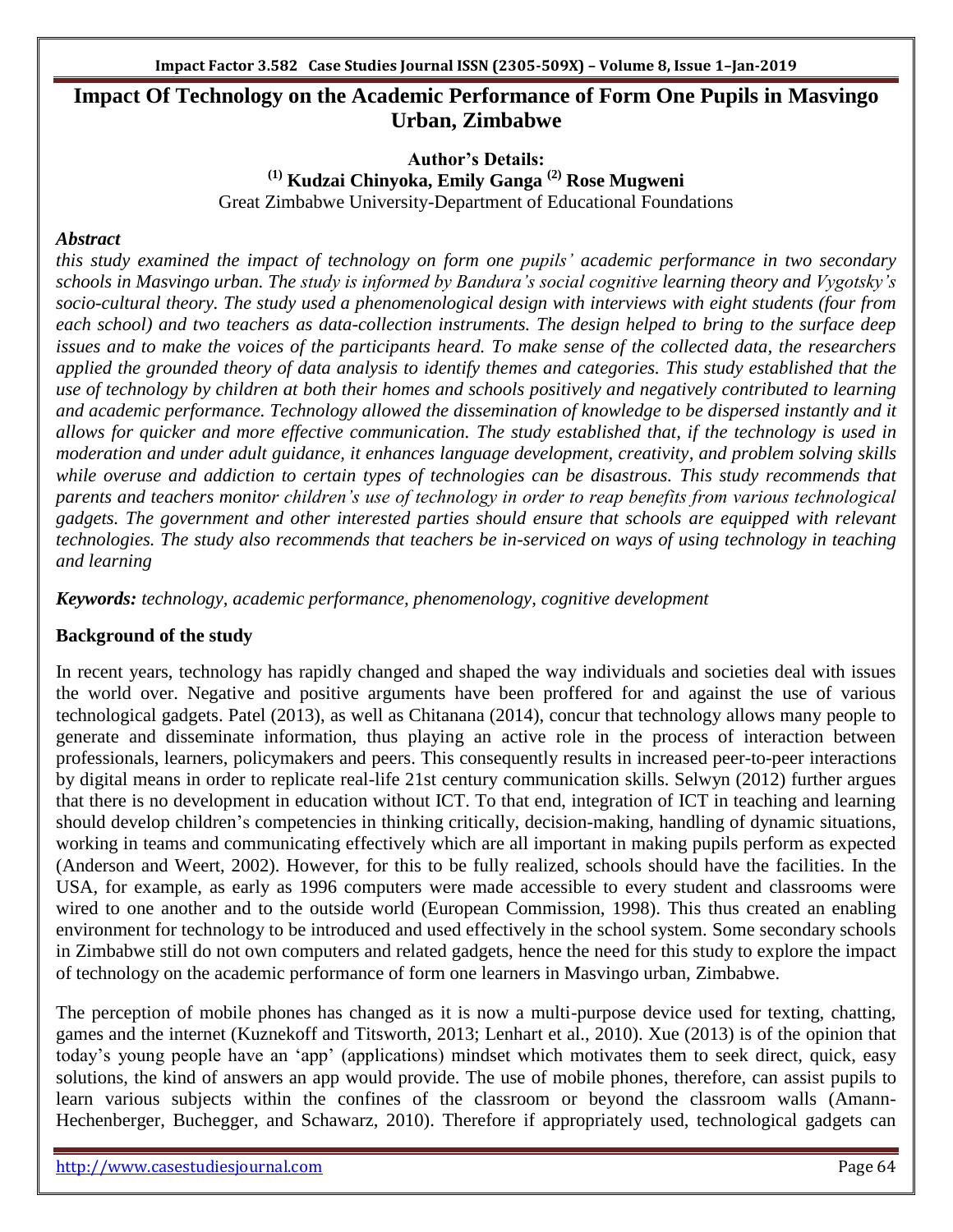assist secondary school pupils to grasp various concepts in the subjects they learn. Kazembe and Sithole (2010) attributed the low pass rate in General Paper to teachers' attitudes towards developing scientific skills necessary in understanding Environmental Science. The low passes were taken to be a clear testimony that teachers were not taking advantage of technology when delivering lessons.

Despite efforts by the Government, School Development Associations (S.D.As) and School Development Committees (S.D.Cs) to ensure that schools in Zimbabwe were equipped with computers and other technological gadgets, performance was low in some subjects where technology could assist a great deal (Bukaliya and Mubika, 2012). Chitanana (2014) posits that steps have been taken in Zimbabwe since 1997 to introduce technology as a way of improving the quality of education. This began with the World Links Programme (WLP), the introduction of the Better Schools Programme in Zimbabwe (BSPZ) and the purchase of computers by S.D.As (Gondo, 2015; World Links, 1998). To promote the use of technology in schools in Zimbabwe, the then President of the Republic of Zimbabwe went on to donate computers to ten schools in each of the ten provinces of Zimbabwe (New Ziana, 27 May 2014; Chitanana, 2014). Apart from that, the Zimbabwe Government adopted a national ICT policy in 2005 that was informed by Vision 2020; the National Science and Technology Policy adopted in 2002 and the Nziramasanga Education Commission Report (Shafika, 2007; Chitanana, 2014). Furthermore, Dzvimbo, Barasa, and Kariuki (2006) and Chitanana (2014) highlight that the African Virtual University (AVU) in 2006 established a teacher education project involving 10 African countries which Zimbabwe is part of and it focuses on the integration of ICTs in the teaching of Mathematics and Science. Therefore, the performance of pupils in Science and Mathematics is targeted to go up.

Apart from the computers, almost every adult in Zimbabwe now has a mobile phone or iPod that could be used effectively for children's learning. Mapimhidze (Newsday, 27 January 2012) indicates, though without statistics, that almost every person in Zimbabwe in both rural and urban areas owns a mobile phone. Some children also possess these gadgets as the country continues to promote the use of technology on a day to day basis.

On the other hand, Parker-Pope (2010), Bargh and McKenna (2004) highlight that constant use of the internet detracts time and is akin to addiction. A longitudinal study by Kraut et al. (1998) carried out in Pittsburgh, Pennysylvania, revealed that greater use of the internet caused a small but significant decline in social involvement and an increase in loneliness and depression (Subrahmanyam et al., 2000). While such arguments have been given against the constant use of the internet, it also suffices to point out that other technological gadgets can also have the same damning effects. For example, the iPod preoccupies the owner such that he or she will no longer be obligated to interact with other factors that make everyday life (Sahakov, 2014). As iPods provide an easy escape from having to interact with strangers, pupils who use them might end up failing to work with others during group activities. Children who spend too much time watching movies on the television, playing video games, chatting on WhatsApp or some such gadgets, can also develop this sense of loneliness. A study on fourth to twelfth-grade students in the United States revealed that those who played video games or played on the computer for more than an hour a day believed they had less control over their lives compared with their peers (Subrahmanyam et al., 2000). In addition, evidence from some studies suggests that playing violent computer games may lead to increased aggressiveness and hostility and desensitise children to violence (Musarurwa, 2014). Loneliness and depression may lead to anxiety. In a school, anxiety can serve an adaptive function, but when anxiety is severe, it can have significant negative effects on learners' ability to perform at an optimal level (Huberty, 2009; Caplan, 2007).

The controversy regarding the importance of technology in Zimbabwe sucked in the former Minister of Primary and Secondary Education, Dr. Lazarus Dokora who proposed that schools should permit learners to possess such gadgets as cell phones, laptops, and other mobile devices since people are living in a world where technology is changing every day (Ndlovu in Bulawayo 24NEWS 7 February 2015; Murwira in Chronicle, 20 February 2015). This raised a lot of debate from various quarters with some Zimbabwe Senators saying mobile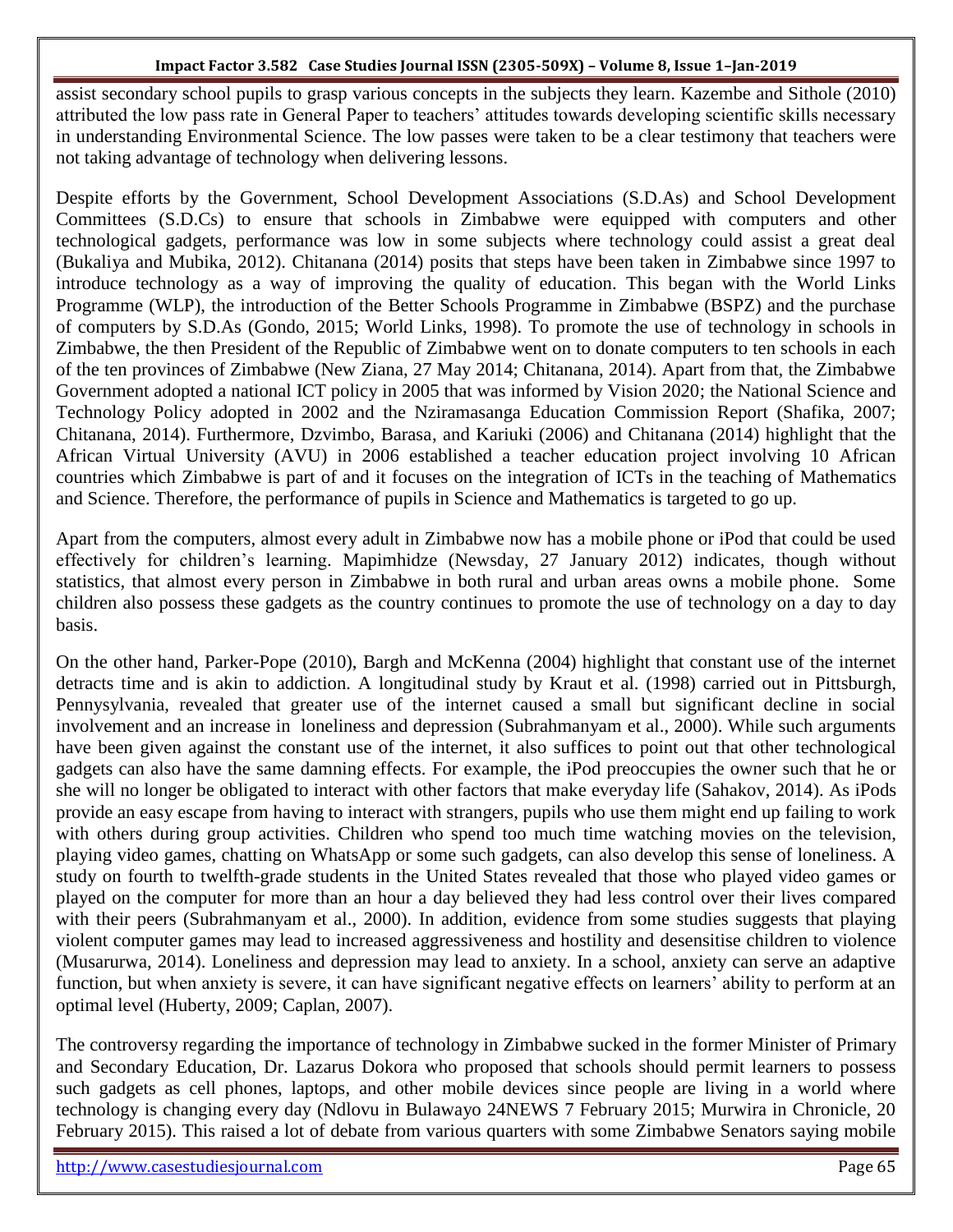phones and tablets had the potential to promote pornography; a culture that is not Zimbabwean (Langa in Newsday, 21 February 2015). There was also an outcry against Dr. Dokora's call to allow learners to possess mobile phones with schools and parents saying cell phones promote limited learning, behavioural problems, raise the potential for cheating and the risk of theft (Ndlovu, The Herald, 7 February 2015; Chidavaenzi in NewsDay, 16 March 2015). Consequently, Ilechukwu (2013) posits that while technology possesses unending possible detriments such as passing irrelevant materials for learners' needs, it also has positive impacts on today's youths. As such, if modern technology is used with discretion, it enhances social activity, but if used anyhow, it can create a less interactive generation which depends entirely on technology for contentment.

There appeared to be a gap as far as researches that were carried out on use of technology in Zimbabwe are concerned. Most of the researches focussed on higher institutions of learning such as colleges and universities. In Zimbabwe, it appeared as if the technology was specifically used by those who were in higher institutions of learning. Given the above, not much research was done on the impact of technology on primary and secondary school learners in Zimbabwe hence this study hopes to close the gap in research.

# **The theoretical framework**

The research is grounded in Albert Bandura's social cognitive theory and Vygotsky's socio-cultural theory of cognitive development.

Bandura proposes that the pupils in schools can be a product of what they see and consequently model/copy/imitate especially if it is done by the significant others. Technological gadgets such as televisions and the internet are rich sources of behaviours that children can copy be they good or bad. Bandura also talks of vicarious reinforcement which occurs when a person observes another person being rewarded or punished for a particular behaviour (Lahey, 2009). Observing behaviours being rewarded positively or negatively on the television, iPods and mobile phones were considered to have serious consequences in the child's performance in school.

One assumption of Bandura's theory concerns triadic reciprocity. According to Snowman and Biehler (2009), triadic reciprocal determinism is the view that behaviour is a product of the interactions among personal characteristics, behaviour, and environmental factors. Classroom learning is therefore shaped by factors within the academic environment, especially the reinforcements experienced by oneself and by others (Denler, Wolters and Benzon, 2014). At the same time, learning is affected by students' own thoughts and self-beliefs and their interpretation of the classroom context. Children's academic environment includes what happens in the home and at school. The technology that children used in the home and at school constituted part of the learners' environment in this study. This was evaluated against other factors that were seen interacting with the technology in a reciprocal fashion hence influencing the pupils' learning. Vygotsky's socio-cultural theory tries to explain cognitive development in terms of Zone of proximal development, scaffolding, guidance, play, language, support, and structure provided by culture.

Like Bandura, Vygotsky argued that technology could also act as models for the children and therefore influences their behaviours and the way they learn in school. Technology can, therefore, assist pupils in the secondary schools to manage particular tasks they cannot manage on their own. Given the above, technology, therefore, provides scaffolding, play, language development and development in the ZPD to learners. Kagan and Britto (2005), as well as Hewes (2006), agree that Vygotsky believed that play stimulates physical, social, emotional and cognitive development in early years. Technology is fun to use and has play materials and programmes in abundance. On the other hand, Snowman and Biehler (2009) say Vygotsky referred to the difference between what a child can do on his or her own versus what can be accomplished with some assistance as the zone of proximal development (ZPD). In this research, this implied the interaction between a learner and technology. Vygotsky also made reference to scaffolding which could be hints, clues, questions,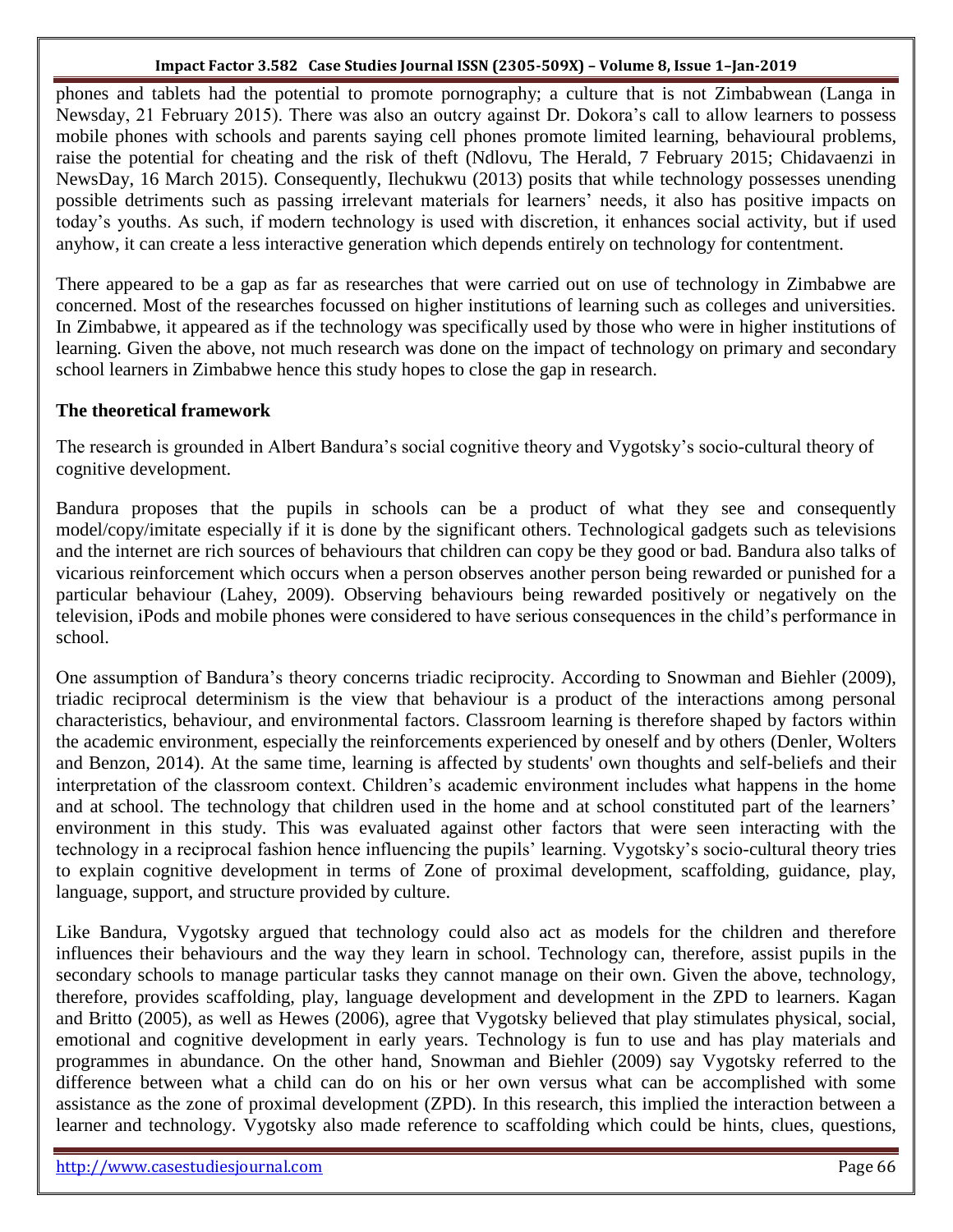prompts, breaking a problem into steps and anything else that helps a learner to become successful. In this study, scaffolding referred to the assistance pupils got during the process of learning by interacting with various technological gadgets.

### **The purpose of this study**

The purpose of this study was to explore the effects of use of technology by form one learners in Masvingo urban secondary schools. The study was guided by the following research questions:

• To what extent is the academic performance of form ones affected by the use of technology?

### **Research design**

The study adopted a phenomenological design in order to explore and present the impact of technology at two secondary schools in Masvingo urban in Zimbabwe.The phenomenological approach is used to highlight the specifics and to identify the impact of technology at two secondary schools in Masvingo urban in Zimbabwe through how they are perceived by eight form ones and two teachers. One of the advantages of the phenomenological design is that it allows the researchers to gain an understanding of social phenomena from participants' perspectives in their natural settings (McMillan & Schumacher, 2010).

### **Sample and Sampling**

The sample comprised eight form ones (4 from each of two purposively selected secondary schools) and two teachers. In this study, purposive sampling was found to be more realistic than other sampling methods in terms of time, effort and cost needed in finding informants as propounded by (Bernard, 2012). The two secondary schools were chosen because of their proximity to the researchers.

### **Instrumentation**

Data were collected through face to face interviews. Creswell (2013) argues that, capturing what people say in their own words is the most important contribution of qualitative research to understanding human behaviour and perception. The advantages of using interviews in this study were to allow the researchers to adapt the questions as necessary, clarifying doubt and ensure that the responses were properly understood by repeating or rephrasing the questions (Patton, 2012). Another advantage of using face-to-face interviews in this study lies in the quality of the data obtained. This implies that the participants were in a position to seek further clarification on some of the responses through probing.

### **Data Collection Procedures**

To allow for the collection of as much relevant information as possible, the interviews to 8 selected form ones and two teachers were not tightly structured. Therefore, relevant issues which were not included in the interview guide but arose during the process of conducting the interviews were explored and noted in impromptu supplementary questions. This was in line with the flexible nature of qualitative research (Yin, 2012).

### **Trustworthiness**

The research instruments were validated by research experts and a pilot study was conducted hence trustworthiness of data was ascertained.

#### **Data Analysis**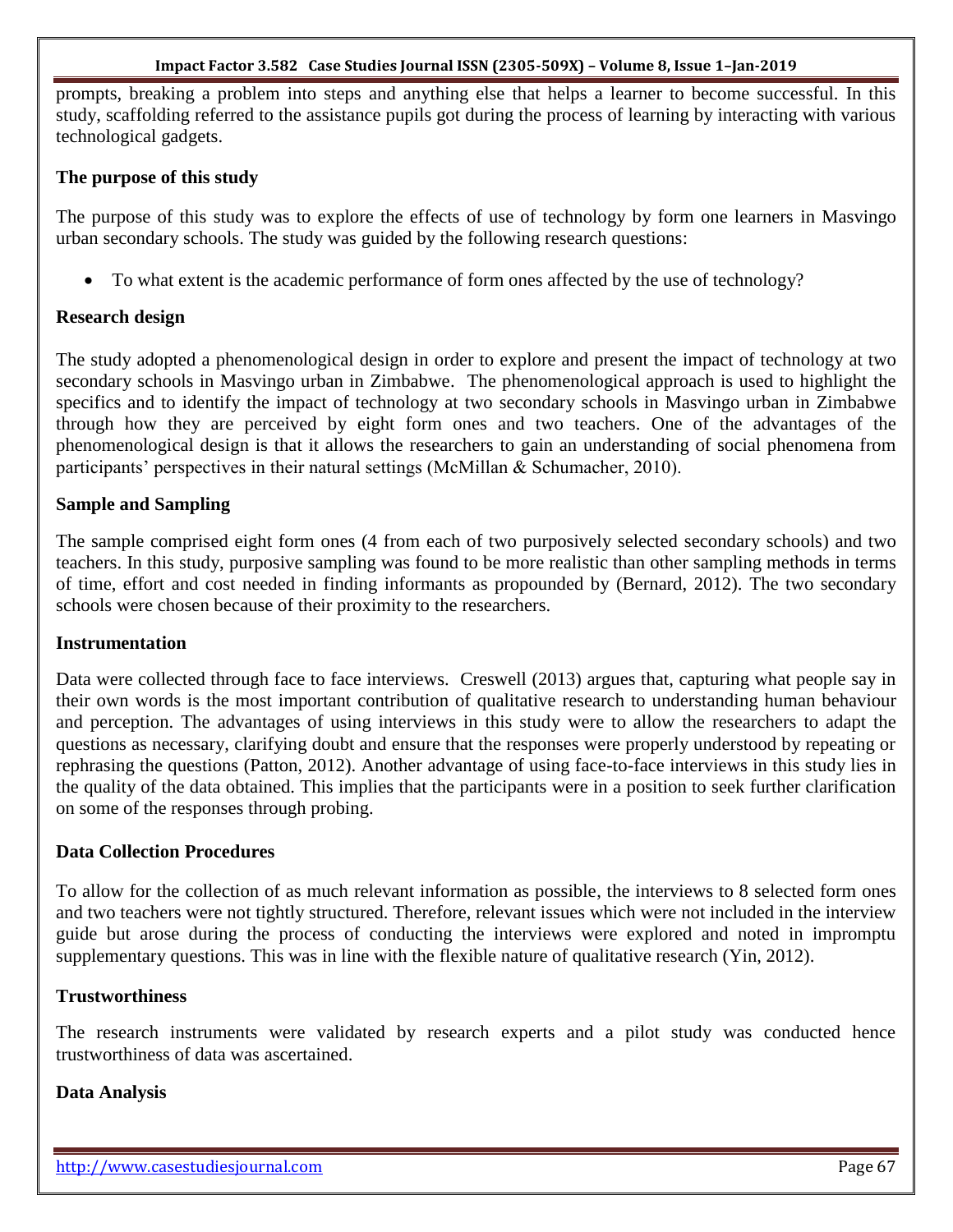The main method that was used to analyse data from interviews was thematic content analysis through the use of grounded theory. This involved identifying, coding and categorising patterns in data (Creswell, 2013). The grounded theory is a systemic process of examining, selecting, categorising, comparing, synthesising and interpreting data to unpack the major research questions of the study (Yin, 2012).

# **Ethical Considerations**

Permission to conduct the study was secured from the Ministry of Primary and Secondary education in Zimbabwe. Teachers who participated in interviews completed consent forms and form one learner completed assent forms to show their willingness to participate in the research. The participants were informed that their involvement in the study was voluntary and that they were free to withdraw at any stage of the interviews if they were not comfortable. Participants were assured of anonymity in participating in the study. Confidentiality and privacy were upheld.

# **Findings and Discussion**

The data collected through interviews yielded the five themes represented diagrammatically in figure 1.1 below.



# **Figure 1.1: Themes derived from the findings of the research**

# **Theme 1: Problem-solving**

The study established that technology can enhance children's problem-solving skills which are important in assisting them to get relevant solutions to the problems they meet in various subjects that they learn at secondary schools. Arguments proffered by the two teachers who participated in this study were that the internet is now the in-thing as it is a rich source of knowledge. In this regard, the teachers agreed that various technologies now constitute relevant cultural tools. In that regard, Horak (2010) states that technologies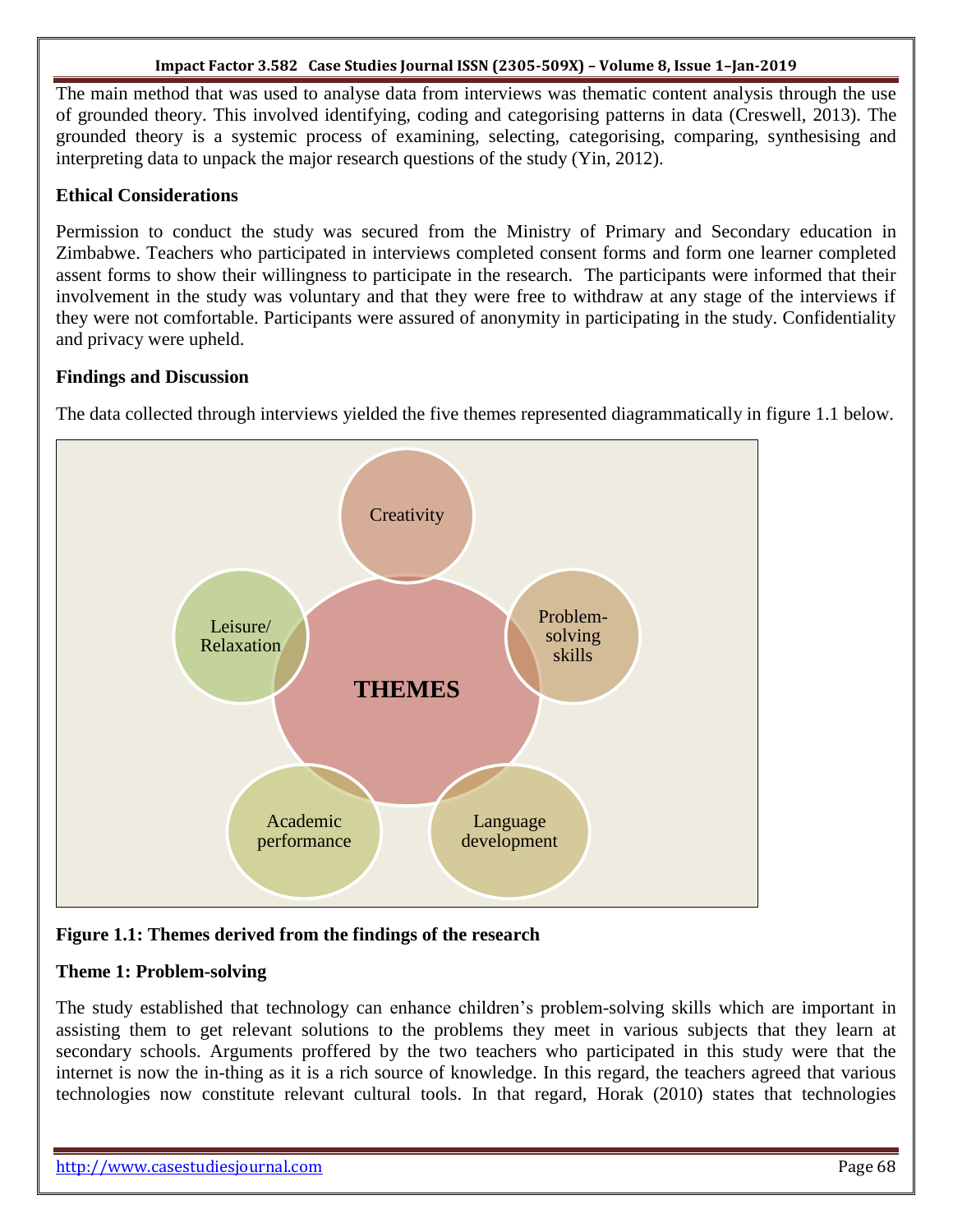significantly affect human's abilities to control and adapt to their natural environments. The following verbal quotes were echoed by participants:

*The internet has revolutionised education as children can use it to get answers to any question provided they are conversant with how this is done. With the relevant software installed in computers, iPods and even mobile phones, children can get the solutions they want. These gadgets can as well show pupils how to solve certain scientific and mathematical problems, hence sharpening their problem-solving skills (T1).*

*…On the internet you can google any information you want. The internet widens learners" information base when compared to textbooks (T2).*

The same benefits were echoed by form one learners who echoed the following sentiments:

*There are very educative programmes on television especially in the morning where Mathematics and Science concepts and concepts from other subjects are solved in very interesting ways. These programmes assist me in my studies (FO1).*

*I have always taken time to watch competitions that involve schools battling with each other in various subjects on ZTV. I have often made reference to what I gain in the programmes when I am in class (FO7).* 

Almost all the students interviewed confirmed the above sentiments are arguing that video games helped them think very fast as one is expected to complete an activity before being timed out. Findings established that technology help child to discover new knowledge and ideas. Technology, therefore, plays a scaffolding role which is necessary for tackling new experiences that are related to what the child will already know. Scaffolding according to Vygotsky takes place within the zone of proximal development (ZPD) which is the difference between what a child can do on his or her own versus what can be accomplished with some assistance (Snowman and Beihler, 2009). This, therefore, brings about the argument that scaffolding aids in developing problem solving skills.

Teacher, T1, added his voice by pointing out that:

*On a daily basis, there are programmes on television that look at various concepts in various subjects. In addition, video games and other programmes accessed via the internet assist children in solving the problems they meet in school. I encourage my own children to play video games when they are at home. The use of technology itself assists in solving complex problems as pupils will be required in most instances to manipulate the gadgets as they learn. The hands on approach motivate pupils and results in them solving real life problems. Pupils always get excited when they have computer lessons.*

The above sentiments were also confirmed by Marshall (2012) who published results on studies which revealed that learners show greater achievement on standardised tests after using computers for mathematics problem solving. Chitanana (2014) posits that using ICT enables learners to access digital information which in turn helps students investigate issues, solve problems and make informed decisions.

Although most respondents felt that technology assist learners to be good problem solvers, T1, felt that what children simply did was a reproduction of what was presented by the various gadgets. They felt technology, on the contrary, makes learners lazy as they always expected various technologies, such as calculators and the internet, to provide them with answers to questions without their own input. Gamboa and Garcia-Suaza (2011) concluded that the use of technology could disrupt learners, reduce their effort levels and restrict their creativity. Thus, pupils simply extract answers from the internet without giving any thought to what they will put on paper. According to Sahakov (2014) technology has made cheating simpler than ever before with minimal probability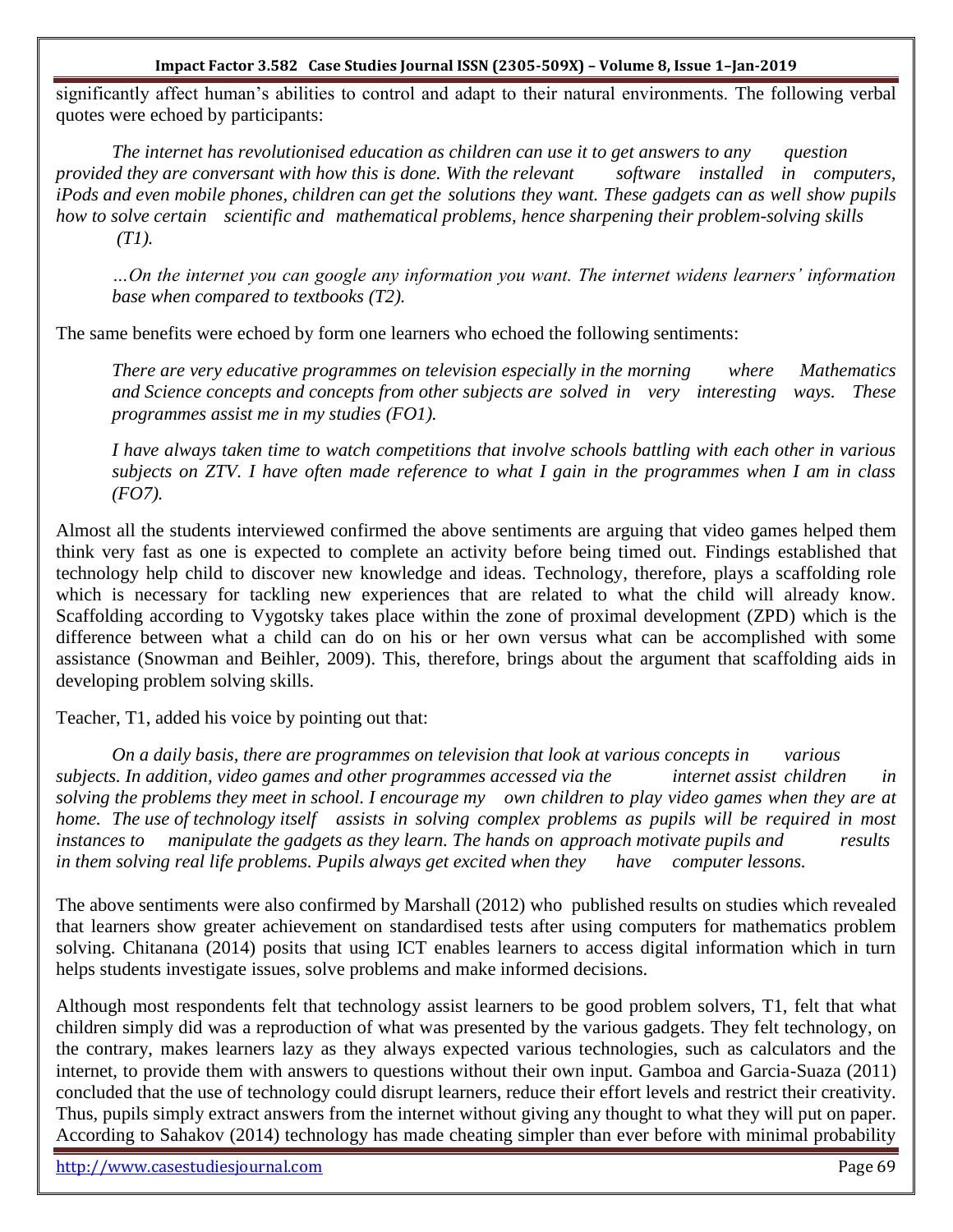of being caught. For example, a learner can take a picture of their work and send it via instant messaging to friends who simply copy the work. However, the responses that were given by the majority of participants were enough testimony that technology is quite relevant to the learning of secondary school pupils.

### **Theme 2: Language development**

In this study, the teachers and pupils were in agreement that technology plays a significant role in the development of language especially English that is used extensively wherever technology is in use. It was also evident that other languages such as Shona, Venda, and Ndebele can also be accessed through technology. The following verbal quotes illustrated the above:

*I benefit immensely from the programmes that I watch on television as I, later on, use the language that I will have heard to answer questions and to discuss during lessons. Some people believe that cartoons are just for fun, but they are loaded with relevant vocabulary for the young (FO4).*

*The compositions that I write are inspired by the vocabulary I learn when I am exposed to technologies like the TV, radios, the internet, and other technologies. I end up writing good sentences because I will copy what I would have heard. This also happens because I will have seen certain scenes in movies that I will have watched (FO6).*

*Technological gadgets such as the radio have proved very effective in developing children"s auditory skills as well as language in general. This is because pupils are encouraged to listen attentively to what will have been said and then say what they will have heard. In other words, technology enhances communication (T1).*

*When a computer is used, pupils benefit a lot in terms of spelling as the computer corrects wrong spelling on its own. Pupils will thus learn correct spellings and later use them when they write. Furthermore, if pupils have access to computers and type their work, it becomes very legible and easy to read and mark (T2).*

The respondents' sentiments point out that technology is incredibly motivational since it caters for various learning styles, that is, it allows pupils to learn in their preferred ways. The respondents agreed that when messages were beamed electronically say on projectors, they would generally be very legible and thus benefit learners in a great way. Chitanana (2014) posit that the use of presentational software aids less confident students in putting forward their thoughts and ideas. In this regard, technology builds on children's self-esteem and self-efficacy. Technology is also said to benefit remedial reading students and language development. A study by Geary and Mydland (2008) established that remedial reading students showed significant knowledge gains and improved attitudes towards reading as a result of using computer reading games. Additionally, digital picture books help children develop language skills.

On the contrary, one form one, FO5 expressed his reservations as regards the positive effects of technology on language development. He explained that the shorthand that is used when SMSs and WhatsApp messages are written by most people affects communication negatively in a great way. This plays havoc on spelling and construction of good sentences. FO5's views are echoed by Danielle, Fanny and Khalid (2013) who highlight that frequent use of instant messaging by learners usually leads to using of bad grammar, poor punctuation and improper abbreviations which affect academic writing.

It should be noted that generally, the majority of the participants argued that technology teaches children language that is well above their level especially if they read, watch and listen to programmes that are way above their level. However, some words will be inappropriately used by the learners as a result. Ahinda et al (2014) point out that some pupils when playing with others, use abusive language that they will have heard on television programmes. Bandura believes that behaviour can be learned without necessarily being engaged in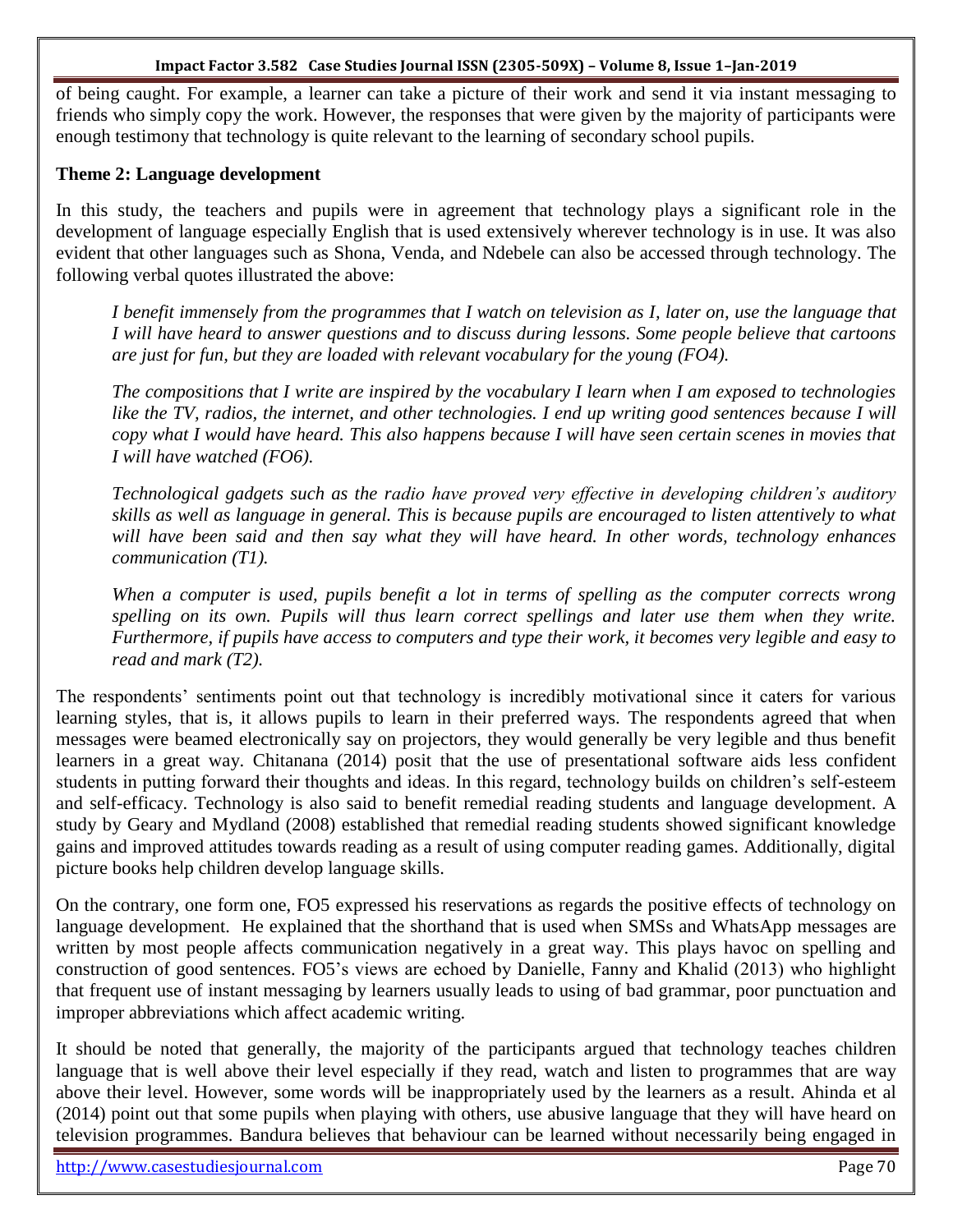that kind of behaviour and that behaviour does not need to receive direct reinforcement for it to be sustained (Mwamwenda, 2010). Children hence learn hate speech via technology and later use it when people least expect it. Contrary, however, to these sentiments, a study that was carried out in America revealed that the Court Television's Choices and Consequences programme reduced children's verbal aggression which includes teasing, swearing at and arguing with others (Marshall, 2012). Furthermore, viewing Sesame Street was positively associated with subsequent performance in reading, mathematics, vocabulary and school readiness (Wright, Huston and Kotler, 2001).

Positive and negative influences of technology on the development of language were presented by the respondents during the interviews. When the responses were taken into consideration and weighted together with related literature, conclusions reached were that technology influences language development positively in a very big way. This was reached after considering how technology influences both oral and written language as learning involves the use of both forms of language. However, the negative effects of technology on language development need to be minimised in order for secondary school pupils to benefit fully as they learn.

# **Theme 3: Creativity**

Pupils who were interviewed attributed some of the good compositions that they wrote to the influence of technology as they stated that stories they heard on the radio and those they saw on other technological gadgets, created impressions that lasted. Teachers also highlighted that pupils who actively participated in role plays, drama, music and dance in most cases imitated what they would have seen or heard. This, therefore, happened as a result of technology. Child FO2 pointed out that:

*Although I have never met "Amai Azuka" the Nigerian actor, I was impressed by the way she acts in movies I watch on television and so have taken to acting like her.*

The children who took part in the research unanimously agreed that their schools have a number of pupils who were budding 'Amai Azukas,' 'Kapfupis,' 'Vhara Zipis' and some such actors. Cherry (2014) thus argues that findings concur Bandura's theory which argued that people could learn new information and behaviours by watching other people which are called observational learning. For observational learning to succeed, the processes of attention, retention, motor reproduction and motivation should be satisfied. Engagement in such activities as drama and role plays can be equated to play which Vygotsky advocates for. According to Kagan and Britto (2005), the play is a child-centered activity which promotes learning. Hewes (2006) adds that play stimulates physical, social, emotional and cognitive development.

### **Theme 4: Academic performance**

The teachers who participated in the research concurred that technology had come in handy as regards to identification of the appropriate content and concepts to be taught at various levels. The sequencing of the content and concepts could as well be guided by technology hence contributing to the academic performance of the learners. The technology was viewed by teachers as an important ingredient from the preparation stages of lesson delivery. Teacher T2 said the technology could also be used as media, especially in science subjects. Sahakov (2014) found out that some studies showed that technology could be used as teaching media which increased learners' concentration levels and consequently improvements in class attendance and achievement. Chitanana (2014) established in other parts of Zimbabwe that ICTs enhance teaching and learning by bringing world experiences into the classrooms and familiarising learners with sources of materials and resources. The other teacher, T1 felt that technology could come in handy in the teaching and learning of all subjects.

The above assertions are in line with findings in the United States of America by Harrison et al. (2004) who established some significant positive associations between ICT use and school achievement in English, Maths, Science, Modern Foreign Languages and Design Technology. Higgins, Xiao, and Katsipataki (2012) also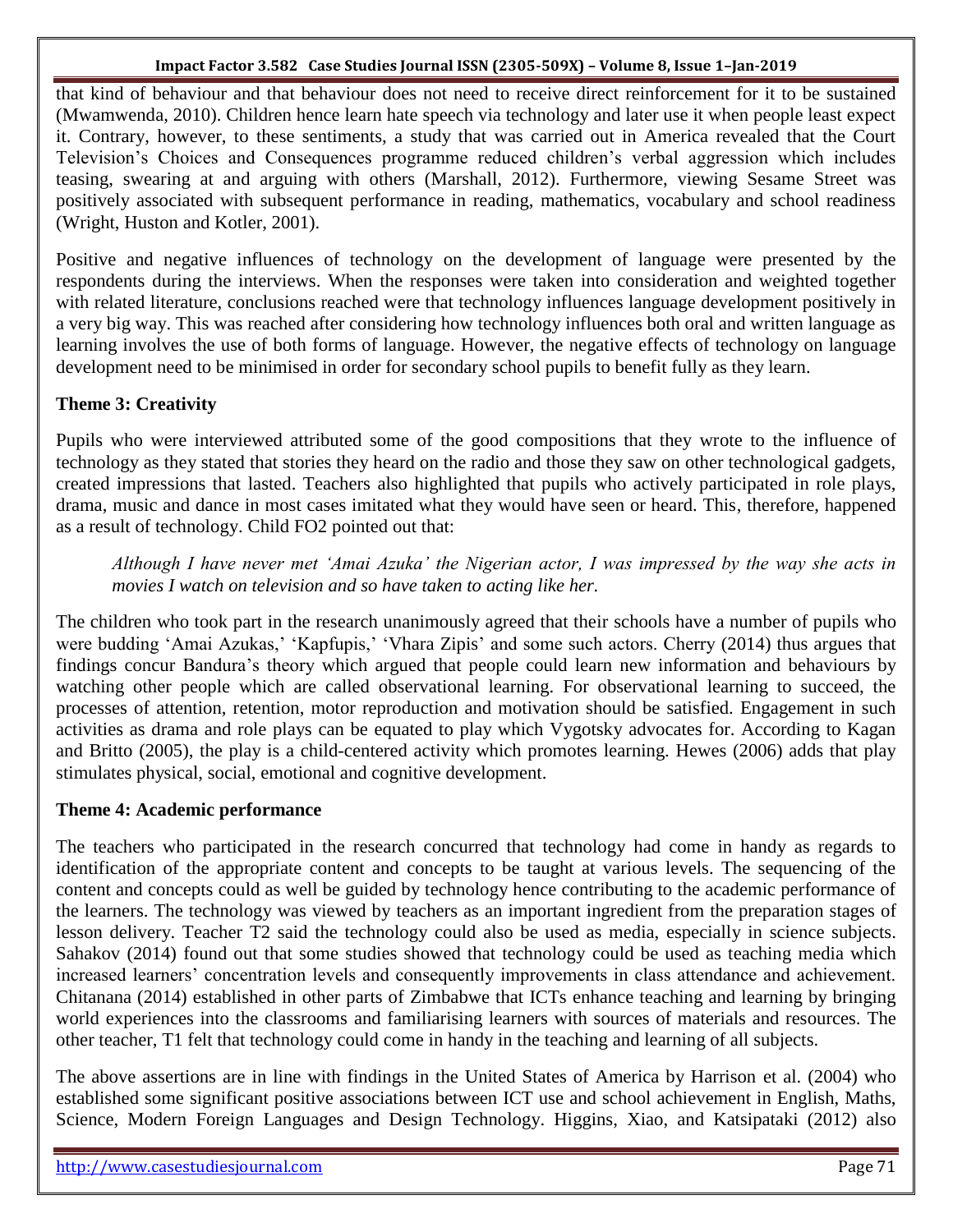established an association between high ICT use and higher pupil attainment in primary schools. In addition, F01 said technology reduces the burden on the teacher and thus motivates him or her to work even harder which contributes to pupils' learning. On the other hand, when technology is used as media, it captures the attention of the pupils leading to heightened enthusiasm, independent problem solving and a stronger will to learn.

The study also established that one way of capturing pupils' attention and of making them learn is to prepare PowerPoint presentations on the concepts to be taught. These really appeal to the eye and thus capture pupils' attention throughout the lesson. PowerPoint presentations can be created in such a way that they have slides that are attractive in terms of designs, transitions, animations, speed, and sound. If these are combined together, the presentations become really appealing to the learner especially young learners in form one. This will be translated to learning as the pupils' attention will be captured and the images will have a lifelong impression on the learner. Santrock (2014) states that according to the social cognitive theory, attentional processes are critical because learners must attend to relevant environmental events in order to learn.

Computers facilitated collaborative learning as advocated for by Vygotsky in his socio-cultural theory of cognitive development. This was seen when children went for computer lessons where they were supposed to use a computer in groups. The teachers attributed this to the fact that all children enjoyed using computers hence wanted to have a feel of the gadget each time they got into the computer lab. Balanskat (2007) argues that ICT and other related gadgets enhance group processes and collaborative learning. Working together and sharing ideas results in most cases in pupils at any school level doing well in school.

# **Theme 5: Leisure/ Relaxation**

The majority of the respondents concurred that it is fun to engage in games which technology offers as a way of relaxing after a day's hard work. These could be video games that will be played on computers, mobile phones or some other gadgets. At the same time, children will be learning through play which is seen as quite important in developing cognition according to Vygotsky's socio-cultural theory of cognitive development (Kagan and Britto, 2005) and learning through modelling and imitation according to Bandura' social cognitive theory. FO1 posited that:

*Whenever children have access to the school computers during their own spare time, they play the different games that the machines offer. The children are always excited when they are offered the opportunity to play on the computers. We should, therefore, be given time to use computers during free periods so that they clear up their minds in readiness for the next lesson.*

Although children played video games as a pastime, cognitive researchers suggest that playing video games enhances children's ability to read, visualise images and solve problems (Magwa, 2013; Subrahmanyam et al., 2000). In this regard, learning will be taking place as children play.

As the majority of the respondents in the interviews and focus group discussions had a television set at home, they said they watched movies and games when they were at home as part of their leisure activities. The majority of children pointed out that after school, they watched a bit of TV before they wrote homework or went to bed while a few said they watched movies till late. Anderson et al. (2001) found out that watching television programmes may enhance school readiness and academic performance. In a study by Nganda (2007) in Lang'ata Division in Kenya, it was established that the watching of TV, especially by pre-scholars, can be beneficial to them provided the content was appropriate. On the other hand, Ahinda et al. (2014) point out that in a research that was carried out in Tiriki East Division of Kenya, although the TV was used in the promotion of education and entertainment, children with full exposure to TV performed poorly in class and failed to speak languages fluently. What has to be considered by the parents and/or teachers, who will be guiding the children, is the amount of television and the type of programming children should be exposed to (Zevenbergen, 2007).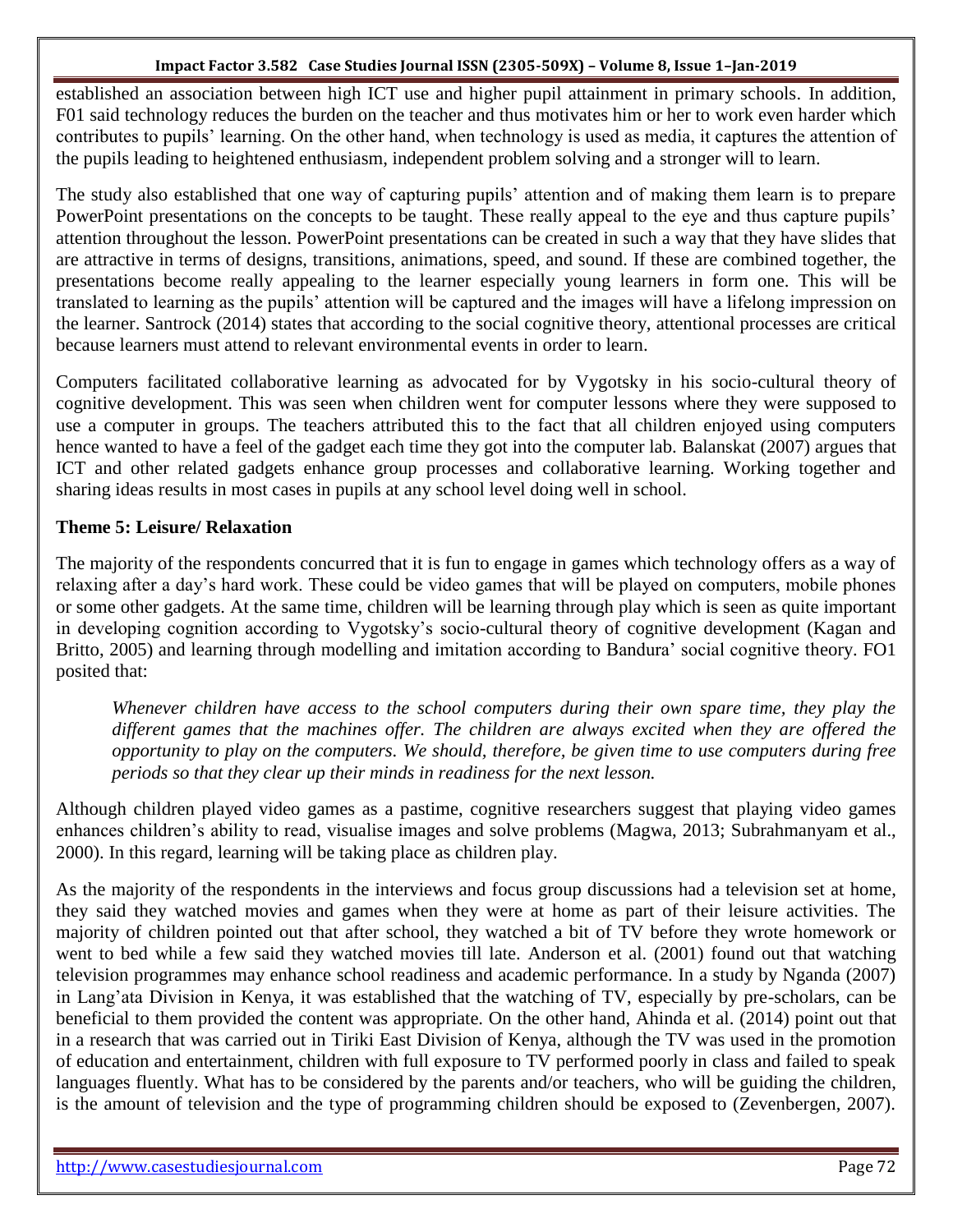This means that the parents', siblings', parents' and guardians' attitudes towards the use of technology have to change.

While using computers during pupils' own study times was seen as a noble idea, the majority of the form ones felt that the computers in the school were not sufficient to cater for the school's entire population. Mobile phones and video games could as well be used by the pupils in the absence of computers, but it was a school rule that no pupil was allowed to bring these to school at both the schools studied. It can be concluded that technology offers necessary leisure activities which when used sparingly, will contribute towards successful learning in the secondary schools.

# **Conclusion**

The data collected confirms that technology can be an effective tool in the teaching and learning process provided appropriate resources, appropriate use and the correct support and collaboration are realised. It is significant, for the purposes of this study, to point out that, even though some technological gadgets are used in some schools in Masvingo urban, there are some factors which are slowing down the speed at which technology is taken up as an effective means to secondary school pupils' learning. The findings based on the five themes that were identified revealed that technology posts both challenges and successes in the learning of form one pupils and the challenges need to be attended to.

# **Recommendations derived from this study**

On the basis of the findings made in this study, the following recommendations were made:

- Parents should be sensitised of the need to guide their children with regards to what type of technology and programmes they should be exposed to. They also should be made aware of the need to ensure that children use technology in moderation.
- The government should step up efforts to help equip schools with the relevant resources to enable schools to have adequate and relevant technology.
- The government should ensure that the policy on use of ICT in schools is strictly observed so as to compel schools to see that technology is made use of right from ECD.
- Teachers should continually be in-serviced on the use of technology as the majority of school teachers lack important technological skills.

# **REFERENCES**

- *i. Ahinda, A.A., Murundu, Z.O., Okwara, M.O., Odongo, B.C. and Okutoyi, J. (2014) Effects of Television on Academic Performance and Languages Acquisition of Pre-School Children." International Journal of Education and Research, 2(11): 493-502.*
- *ii. Al-bataineh, A., Anderson, S., Toledo, C. and Wellinski, S., 2008."A Study of Technology Integration in the Classroom." International Journal of Instructional Media, 35: 381-387.*
- *iii. Amann-Hechenberger, B., Buchegger, B. and Schwarz, S. (2010) Using the Mobile Phone in School: Handling Opportunities and Risks Appropriately. Vienna: Handywissen.at/Austrian Institute for Applied Telecommunications (ÖIAT)*
- *iv. [Anderson D.R.](http://www.ncbi.nlm.nih.gov/pubmed/?term=Anderson%20DR%5BAuthor%5D&cauthor=true&cauthor_uid=11326591), [Huston A.C.](http://www.ncbi.nlm.nih.gov/pubmed/?term=Huston%20AC%5BAuthor%5D&cauthor=true&cauthor_uid=11326591), [Schmitt K.L.](http://www.ncbi.nlm.nih.gov/pubmed/?term=Schmitt%20KL%5BAuthor%5D&cauthor=true&cauthor_uid=11326591), [Linebarger D.L.](http://www.ncbi.nlm.nih.gov/pubmed/?term=Linebarger%20DL%5BAuthor%5D&cauthor=true&cauthor_uid=11326591), [Wright J.C.](http://www.ncbi.nlm.nih.gov/pubmed/?term=Wright%20JC%5BAuthor%5D&cauthor=true&cauthor_uid=11326591) (2001) "Early Childhood Television Viewing and Adolescent Behaviour: The Recontact Study." Monographs of the Society for Research in Child Development, 66(1): vii-147.*
- *v. Anderson, J., Weert, V.T. (2002). Information and Communication Technology in Education: A Curriculum for Schools and Programme of Teacher Development. Paris: UNESCO.*
- *vi. Balanskat, A. (2007) Study of the Impact of Technology in Primary Schools: Synthesis Report. European Commission steps.eun.org Public Services Contract n° EACEA/2007/4013.*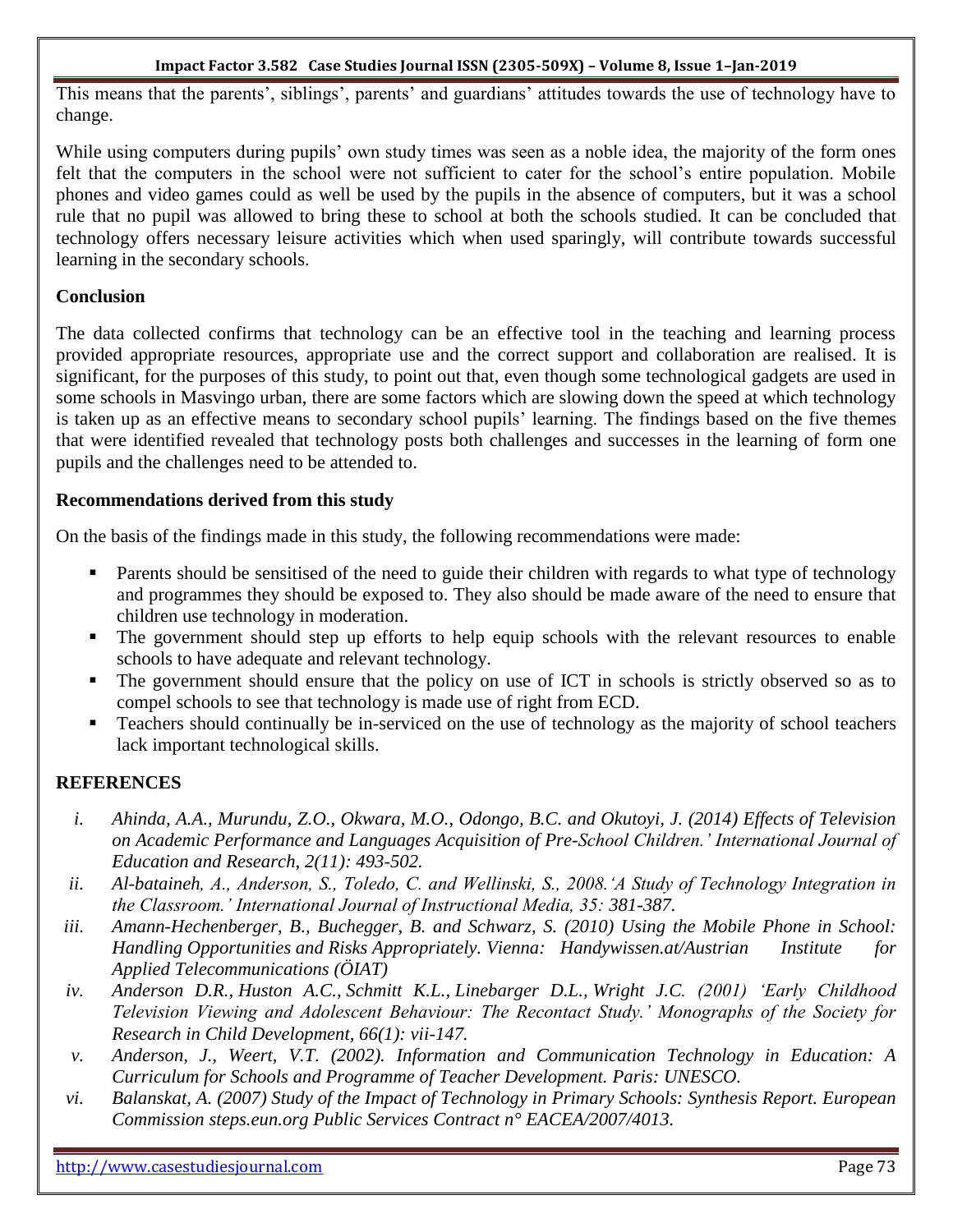- *vii. Bandura, A. (2008) "Social Cognitive Theory." In Donsbach, W. (Ed.) International Encyclopedia of Communication, 10: 4654-4659. Oxford: Blackwell.*
- *viii. Bargh, J.A. and McKenna, K.Y.A. (2004) "The Internet and Social Life." Annual Reviews of Psychology, 55: 573-590.*
- *ix. Bergh, Z.C. and Theron, A.L. (2009) Psychology in the Work Context. 4th Ed. Cape Town: Oxford University Press Southern Africa.*
- *x. Bernard, H.R. (2012) Research Methods in Anthropology: Qualitative and Quantitative Methods. California: Alta Mira Press.*
- *xi. Bukaliya, R. and Mubika, A.K.(2012)"Factors Militating Against the Introduction of Computer Education in Secondary Schools. "Journal Of Educational And Instructional Studies In The World. 2(3): 56-68*
- *xii. Caplan, G. (2007) BTEC National Sport: Book 1. Oxford: Heinemann.*
- *xiii. Cherry, K. (2014) "Social Learning Theory", [psychology.about.com/bio/Kendra-Cherry1726 8.htm"](http://psychology.about.com/bio/Kendra-Cherry-17268.htm), [Accessed 18th December 2014].*
- *xiv. Chidavaenzi P. (2015) "Cellphones in Schools: Storm Continues to Gather", NewsDay, 16 March, [https://www.newsday.co.zw/,](https://www.newsday.co.zw/) [Accessed 17th April 2015].*
- *xv. Chitanana, L. "Information, Communication Technologies and Education." In Zvobgo, R.J.(Ed.) (2014) Contemporary Issues and Education. Harare: College Press.*
- *xvi. Creswell, J.W. (2013) Research Design: Qualitative, Quantitative and Mixed Methods Approaches. Thousand Oaks, CA: Sage.*
- *xvii. Danielle, Fanny and Khalid (2013) 'Is Technology Helping or Harming Teenagers?', [http:/www.technologyandteenagers.blogspot.com,](http://technologyandteenagers.blogspot.com/) [Accessed 13th December 2014).*
- *xviii. Denler, H., Wolters, C. and Benzon, M. (2014.)"Social Cognitive Theory", http:// www.educ ation.com/reference/article/bandura-albert-1925-/, [Accessed 20-04-15].*
- *xix. Dzvimbo, K.P., Barasa, F.S. and Kariuki, C.W. (2006) The AVU Teacher Education Initiative: An African Response to Challenges of Teacher Development and ICT Opportunities. Libreville: Association for the Development of Education in Africa Biennale on Education in Africa.*
- *xx. European Commission (1998) Review of Research and Development in Technologies for Education and Training: 1994-1998 – Supporting the Lifelong Learning Society through the Development of Telematics-based Tools for Learners, Educators, Trainers and Trainees. Brussels: European Commission Director General XIII.*
- *xxi. Gamboa, L.F. and Garcia-Suaza, A.F. (2011) "Access to Computer and Academic Achievement. Where is it Best: At home or at School?", Discussion Paper No. 47 – June 2011, Center for Studies on Inequality and Development.*
- *xxii. Geary, M. and Mydland, G. (2008) "A Force More Powerful: Blended Learning for the Digital Age." In C. Bonk, M. Lee and Reynolds, T. (Eds.) Proceedings of E-Learn: World Conference on E-Learning in Corporate, Government, Healthcare, and Higher Education 2008. Chesapeake, VA: Association for the Advancement of Computing in Education.*
- *xxiii. Gondo, B. (2015) "World Links Bridging the Digital Divide", Techzim, http://www. Techzim. co.zw/, [Accessed18th December 2014].*
- *xxiv. Government of Zimbabwe (2014)"Zimbabwe"s New ICT Policy in Full", https://cmchimakure .wordpress.com/2015/03/12/zims-new-ict-policy-in-full/,[Accessed 13th November 2014].*
- *xxv. Hewes, J. (2006) Let the Children Play: Nature"s Answer to Early Learning. Montreal: Early Childhood Learning Knowledge Centre.*
- *xxvi. Higgins, S., Xiao, Z. and Katsipataki, M. (2012) The Impact of Digital Technology on Learning: A Summary for the Education Endowment Foundation. Durham: Education Endowment Foundation.*
- *xxvii. Horak, R. (2010) [Webster's New World Telecom Dictionary.](http://computer.yourdictionary.com/) books.google.com.*
- *xxviii. Huberty, T. J. (2009) "Performance and Test Anxiety" in Paige, L. and Canter, A. (Eds.) Helping Children at Home and at School III. Bethesda, MD: National Association of School Psychologists.*

http://www.casestudiesjournal.com **Page 74**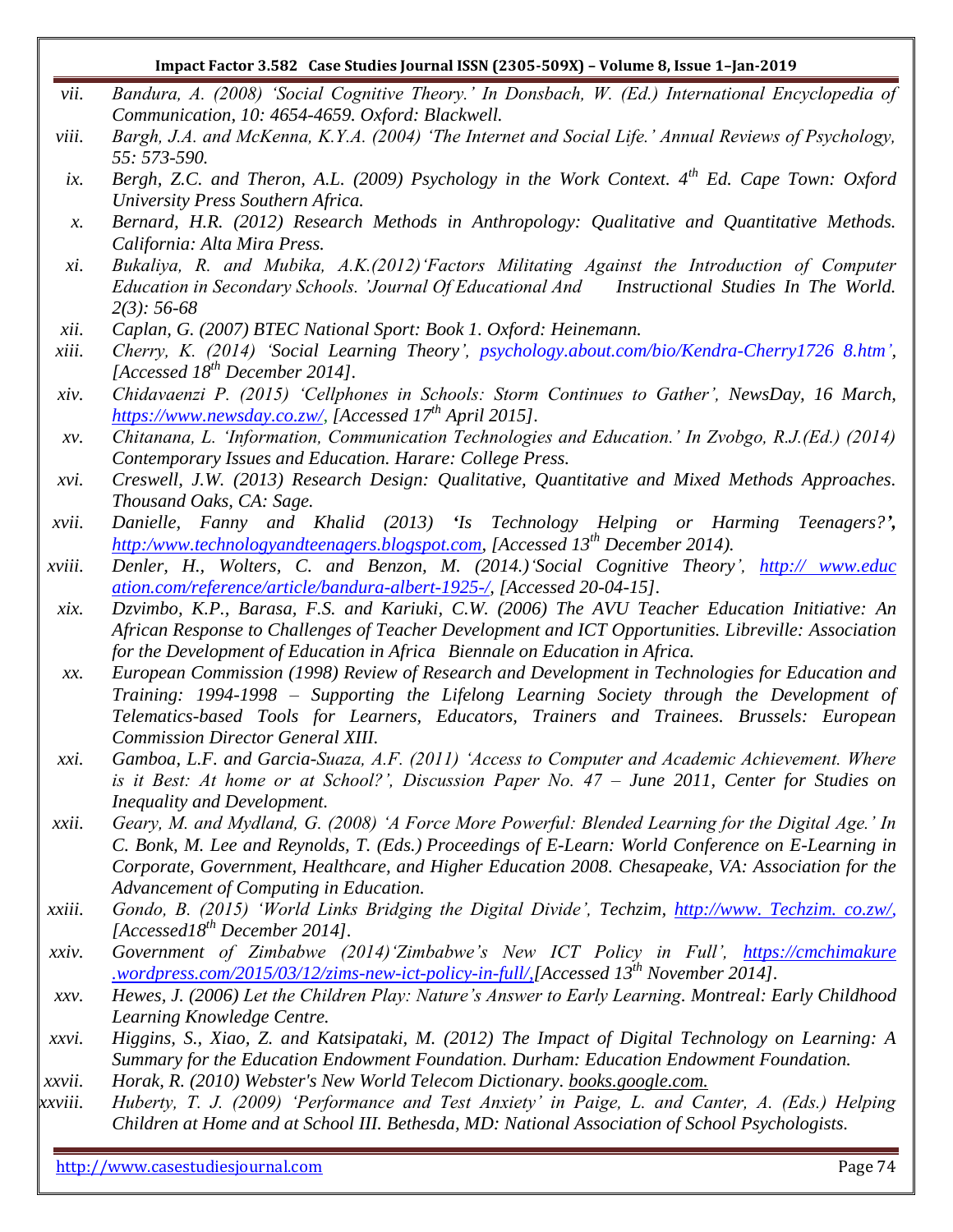| xxix.          | Ilechukwu, L.C. (2013) 'The Assessment of Utilization of e-Learning Opportunities for Effective                                                                                      |
|----------------|--------------------------------------------------------------------------------------------------------------------------------------------------------------------------------------|
|                | Teaching and Learning of Religion in Nigerian Tertiary Institutions.' European Journal of Educational                                                                                |
|                | Studies. 5(3): 343-359                                                                                                                                                               |
| XXX.           | Kagan, S. and Britto, P. (2005) Going Global with Indicators of Child Development: The United<br>Nations Children's Fund (UNICEF) Final Report. New York: UNICEF.                    |
| xxxi.          | Kazembe, T., Sithole, M. (2010) 'Effectiveness of Teachers at Preparing Grade 7 Candidates for                                                                                       |
|                | Environmental Science Examinations.' Eurasian Journal of Physics and Chemistry Education. 2(2): 64-                                                                                  |
|                | 81.                                                                                                                                                                                  |
| xxxii.         | Kraut, R., Patterson, M., Lundmark, V., Kiesler, S., Mukopadhyay, T., and Scherlis, W. (1998) Internet                                                                               |
|                | Paradox a Social Technology that Reduces Social Involvement and Psychological Well-Being?                                                                                            |
|                | American Psychological Association, 53(9): 1017-1031.                                                                                                                                |
| xxxiii.        | Kuznekoff, J.H. and Titsworth, S. (2013) 'The Impact of Mobile Phone Usage on Student Learning.'                                                                                     |
|                | Communication Education. (62)3: 233-252                                                                                                                                              |
| xxxiv.         | Lahey, B.B. (2009) Psychology: An Introduction. $10^{th}$ Ed. New York: McGraw-Hill Higher Education.                                                                                |
| $XXXV$ .       | Langa, V. (2015) 'Cellphones Promote Pornography Among School Children - Senators', NewsDay, 21                                                                                      |
|                | February, https://www.newsday.co.zw/JAccessed 25 <sup>th</sup> February 2015].                                                                                                       |
| xxxvi.         | Lenhart, A., Ling, R., Campbell, S. and Purcell, K. (2010) 'Teens and Mobile Phones: Text Messaging                                                                                  |
|                | Explodes as Teens Embrace it as the Centerpiece of their Communication Strategies with Friends',                                                                                     |
|                | http://pewinternet.org/Reports/2010/Teens-and-Mobile-Phones. aspx. [Accessed 18 <sup>th</sup> November 2014].                                                                        |
| .xxvii.        | Magwa, S. (2013) 'The Impact of Modern Technology on the Educational Attainment of Adolescents.'                                                                                     |
| xxxviii.       | International Journal of Education and Research, 1(9): 1-8.                                                                                                                          |
|                | Mapimhidze. R. (2012) 'Mobile Phones Destroy Family Ties,' NewsDay, 27<br>January,                                                                                                   |
| xxxix.         | $\frac{r}{r}$ mapimhidze@newsday.co.zw, [Accessed 1st February 2015].<br>Marshall, J, (2012). 'Learning with Technology: Evidence that Technology Can, and Does, Support             |
|                | Learning', http://www.dcmp.org/caai/NADH176.pdf, [Accessed 25 <sup>th</sup> November 2014].                                                                                          |
| $x$ <i>l</i> . | Mbengo, P. (2014) 'E-learning Adoption by Lecturers in Selected Zimbabwe State Universities: An                                                                                      |
|                | Application of Technology Acceptance Model.' Journal of Business Administration and Education. 6                                                                                     |
|                | $(1): 15-33$                                                                                                                                                                         |
| xli.           | McMillan, J.H. and Schumacher, S. (2010) Research in Education: Evidence-based Enquiry. 7 <sup>th</sup> Ed.                                                                          |
|                | New Jersey: Pearson Education.                                                                                                                                                       |
| xlii.          | Murwira, Z. (2015) 'Dokora Defends Phones in Schools,' Chronicle,<br>February,<br>20                                                                                                 |
|                | www.chronicle.co.zw/dokora-defends-phones-in-schools/, [Accessed 23 <sup>rd</sup> February 2015].                                                                                    |
| xliii.         | Mwamwenda, T.S. (2010) Educational Psychology: An African Perspective. 4 <sup>th</sup> Ed. Sandton:                                                                                  |
|                | Heinnemann Publishers.                                                                                                                                                               |
|                | xliv. Ndlovu, T. (2015) 'Zimbabwe: Allow Cellphones in Schools, Says Dokora', The Herald, 7 February,                                                                                |
|                | www.allafrica.com/stories/201502070257.html, [Accessed 10 <sup>th</sup> February 2015].                                                                                              |
|                | xlv. Ndlovu, T. 'Nothing Wrong with School children Using Mobile Phones in School,' says Dokora', Bulawayo                                                                           |
|                | http://bulawayo24.com/index-id-news-sc-education-byo-<br>February,<br>24NEWS,<br>7                                                                                                   |
|                | 62277.html#sthash.YpxW9MVr.dpuf, [Accessed 10 <sup>th</sup> February 2015].<br>xlvi. New Ziana (2014) 'Potraz in Schools Computerisation Project)' 27 May, http://www. bh24. co.zw/, |
|                | [Accessed 15 <sup>th</sup> October 2014].                                                                                                                                            |
| xlvii.         | Papalia, D.E., Olds, W.S. and Feldman, R. (2009) Human Development. New York: McGraw-Hill.                                                                                           |
| xlviii.        | Parker-Pope, T. (2010) 'An Ugly Toll of Technology: Impatience and Forgetfulness'. The New York                                                                                      |
| xlix.          | Times, 6 June, www.nytimes.com/2010/06/07/technology/07brainside.html, [Accessed 30 <sup>th</sup> October                                                                            |
|                | $2014$ ).                                                                                                                                                                            |
|                | Patel, B. D. (2013) 'An Assessment of Learning Resources for Teaching of Computer Education in                                                                                       |
|                | Commerce.' International Journal on Research in Humanities and Social Sciences. 1(5): 38-40                                                                                          |
|                | Patton M O (2012) Qualitative Evaluation and Research Methods $7th$ Ed Thousand Oaks CA: Sage                                                                                        |

http://www.casestudiesjournal.com entry and the state of the page 75

*l. Patton, M.Q. (2012) Qualitative Evaluation and Research Methods. 7th Ed. Thousand Oaks, CA: Sage Publications, Inc.*